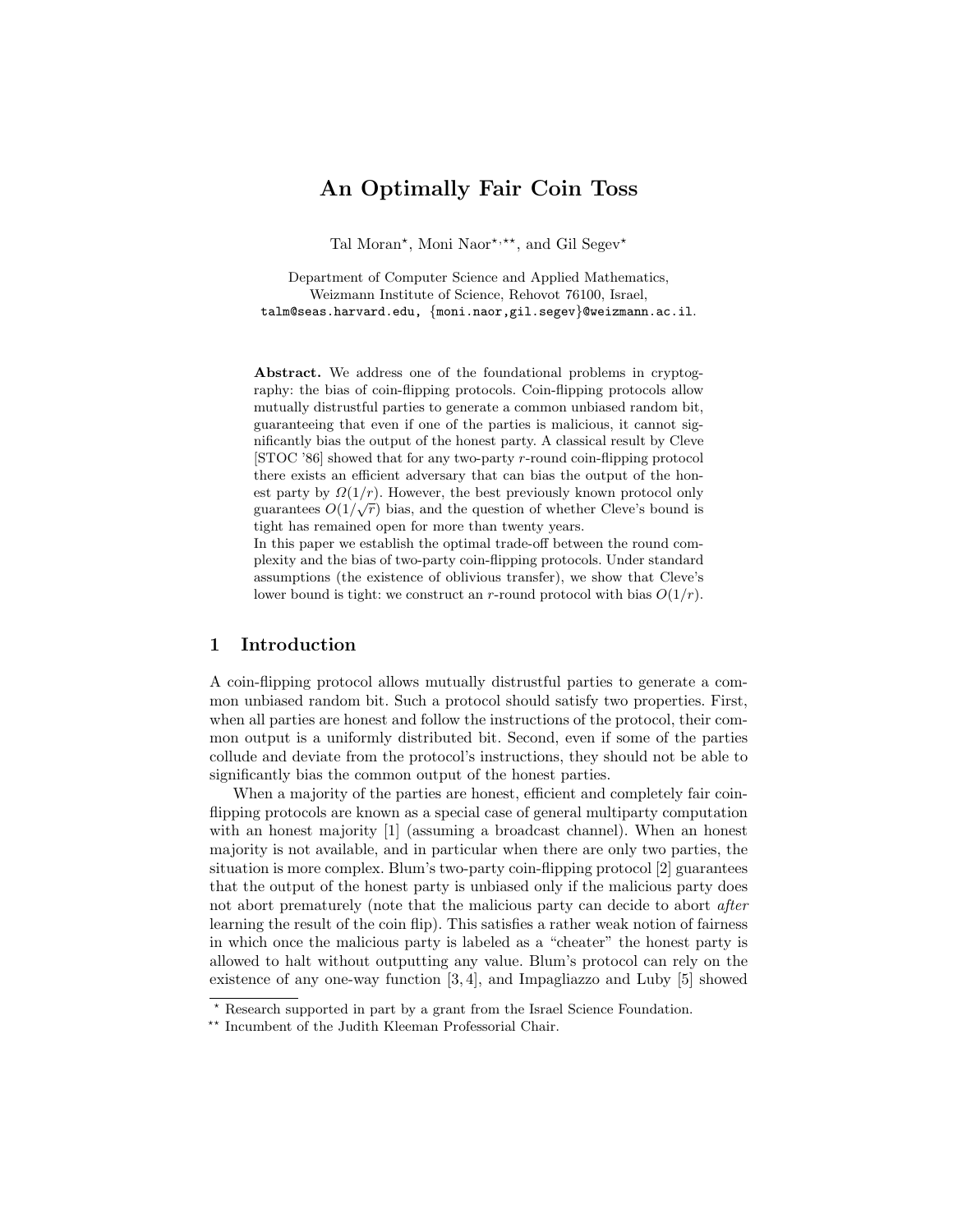that one-way functions are in fact essential even for such a seemingly weak notion. While this notion suffices for some applications, in many cases fairness is required to hold even if one of the parties aborts prematurely (consider, for example, an adversary that controls the communication channel and can prevent communication between the parties). In this paper we consider a stronger notion: even when the malicious party is labeled as a cheater, we require that the honest party outputs a bit.

Cleve's impossibility result. The latter notion of fairness turns out to be impossible to achieve in general. Specifically, Cleve [6] showed that for any twoparty r-round coin-flipping protocol there exists an efficient adversary that can bias the output of the honest party by  $\Omega(1/r)$ . Cleve's lower bound holds even under arbitrary computational assumptions: the adversary only needs to simulate an honest party, and decide whether or not to abort early depending on the output of the simulation. However, the best previously known protocol (with respect to bias) only guaranteed  $O(1/\sqrt{r})$  bias [7,6], and the question of whether Cleve's bound was tight has remained open for over twenty years.

Fairness in secure computation. The bias of coin-flipping protocols can be viewed as a particular case of the more general framework of fairness in secure computation. Typically, the security of protocols is formalized by comparing their execution in the real model to an execution in an ideal model where a trusted party receives the inputs of the parties, performs the computation on their behalf, and then sends all parties their respective outputs. Executions in the ideal model guarantee complete fairness: either all parties learn the output, or neither party does. Cleve's result, however, shows that without an honest majority complete fairness is generally impossible to achieve, and therefore the formulation of secure computation (see [8]) weakens the ideal model to one in which fairness is not guaranteed. Informally, a protocol is "secure-with-abort" if its execution in the real model is indistinguishable from an execution in the ideal model allowing the ideal-model adversary to chose whether the honest parties receive their outputs (this is the notion of security satisfied by Blum's coin-flipping protocol).

Recently, Katz [9] suggested an alternate relaxation: keep the ideal model unchanged (i.e., all parties always receive their outputs), but relax the notion of indistinguishability by asking that the real model and ideal model are distinguishable with probability at most  $1/p(n) + \nu(n)$ , for a polynomial  $p(n)$  and a negligible function  $\nu(n)$  (we refer the reader to Section 2 for a formal definition). Protocols satisfying this requirement are said to be  $1/p$ -secure, and intuitively, such protocols guarantee complete fairness in the real model except with probability  $1/p$ . In the context of coin-flipping protocols, any  $1/p$ -secure protocol has bias at most  $1/p$ . However, the definition of  $1/p$ -security is more general and applies to a larger class of functionalities.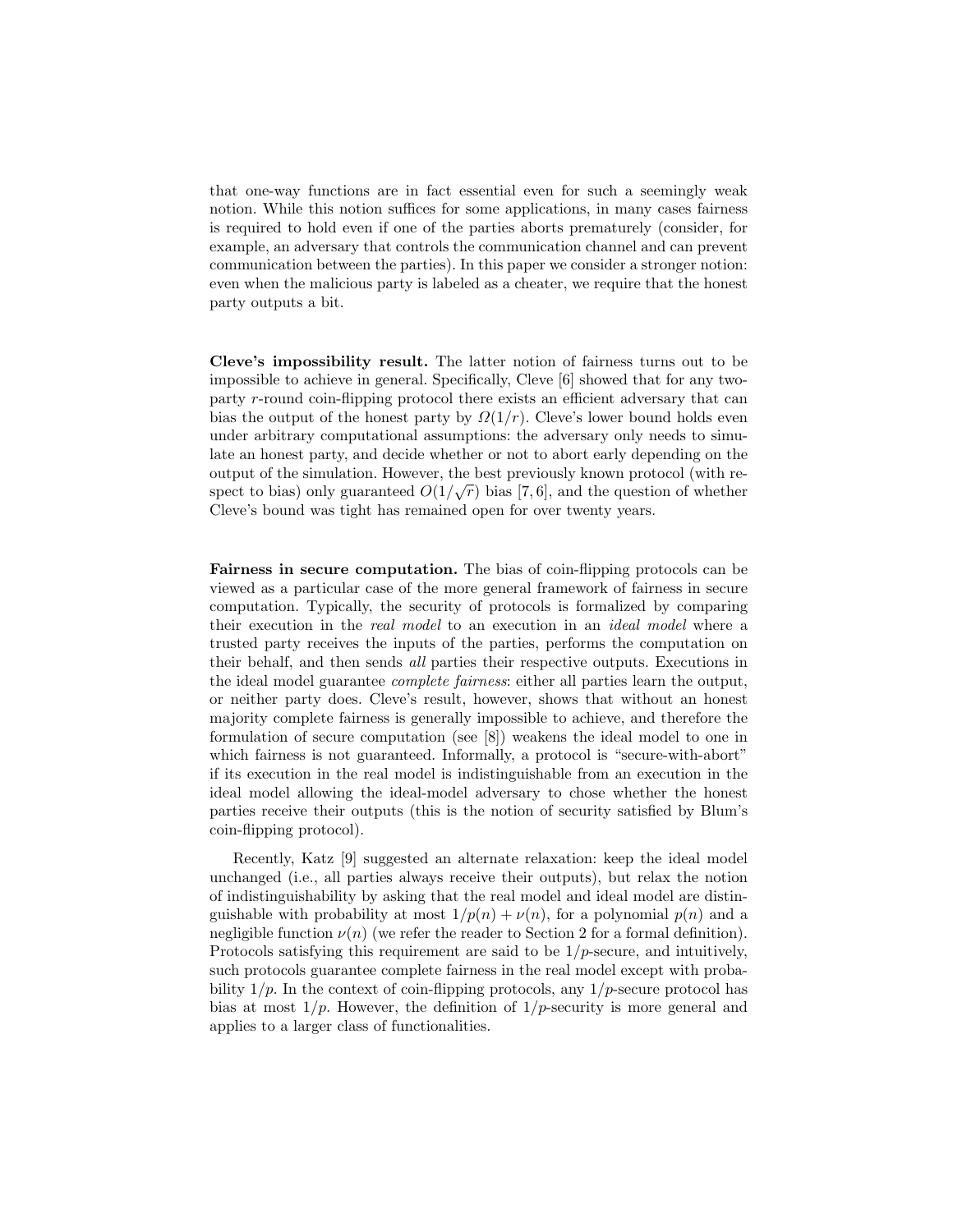#### 1.1 Our Contributions

In this paper we establish the optimal trade-off between the round complexity and the bias of two-party coin-flipping protocols. We prove the following theorem:

Theorem 1.1. Assuming the existence of oblivious transfer, for any polynomial  $r = r(n)$  there exists an r-round two-party coin-flipping protocol that is  $1/(4r-c)$ secure, for some constant  $c > 0$ .

We prove the security of our protocol under the simulation-based definition of  $1/p$ -security<sup>1</sup>, which for coin-flipping protocols implies, in particular, that the bias is at most  $1/p$ . We note that our result not only identifies the optimal trade-off asymptotically, but almost pins down the exact leading constant: Cleve showed that any r-round two-party coin-flipping protocol has bias at least  $1/(8r+2)$ , and we manage to achieve bias of at most  $1/(4r-c)$  for some constant  $c > 0$ .

Our approach holds in fact for a larger class of functionalities. We consider the more general task of sampling from a distribution  $\mathcal{D} = (\mathcal{D}_1, \mathcal{D}_2)$ : party  $P_1$ receives a sample from  $\mathcal{D}_1$  and party  $P_2$  receives a correlated sample from  $\mathcal{D}_2$ (in coin-flipping, for example, the joint distribution  $D$  produces the values  $(0, 0)$ ) and  $(1, 1)$  each with probability  $1/2$ ). Before stating our result in this setting we introduce a standard notation: we denote by  $SD(\mathcal{D}, \mathcal{D}_1 \otimes \mathcal{D}_2)$  the statistical distance between the joint distribution  $\mathcal{D} = (\mathcal{D}_1, \mathcal{D}_2)$  and the direct-product of the two marginal distributions  $\mathcal{D}_1$  and  $\mathcal{D}_2$ . We prove the following theorem which generalizes Theorem 1.1:

Theorem 1.2. Assuming the existence of oblivious transfer, for any efficientlysampleable distribution  $\mathcal{D} = (\mathcal{D}_1, \mathcal{D}_2)$  and polynomial  $r = r(n)$  there exists an r-round two-party protocol for sampling from D that is  $\frac{\text{SD}(\mathcal{D}, \mathcal{D}_1 \otimes \mathcal{D}_2)}{2r-c}$ -secure, for some constant  $c > 0$ .

Our approach raises several open questions that are fundamental to the understanding of coin-flipping protocols. These questions include identifying the minimal computational assumptions that are essential for reaching the optimal trade-off (i.e., one-way functions vs. oblivious transfer), extending our approach to the multiparty setting, and constructing a more efficient variant of our protocol that can result in a practical implementation. We elaborate on these questions in Section 5, and hope that our approach and the questions it raises can make progress towards resolving the complexity of coin-flipping protocols.

### 1.2 Related Work

Coin-flipping protocols. When security with abort is sufficient, simple variations of Blum's protocol are the most commonly used coin-flipping protocols.

<sup>&</sup>lt;sup>1</sup> In a very preliminary version of this work we proved our results with respect to the definition of bias (see Section 2), and motivated by  $[10, 9]$  we switch to the more general framework of  $1/p$ -secure computation.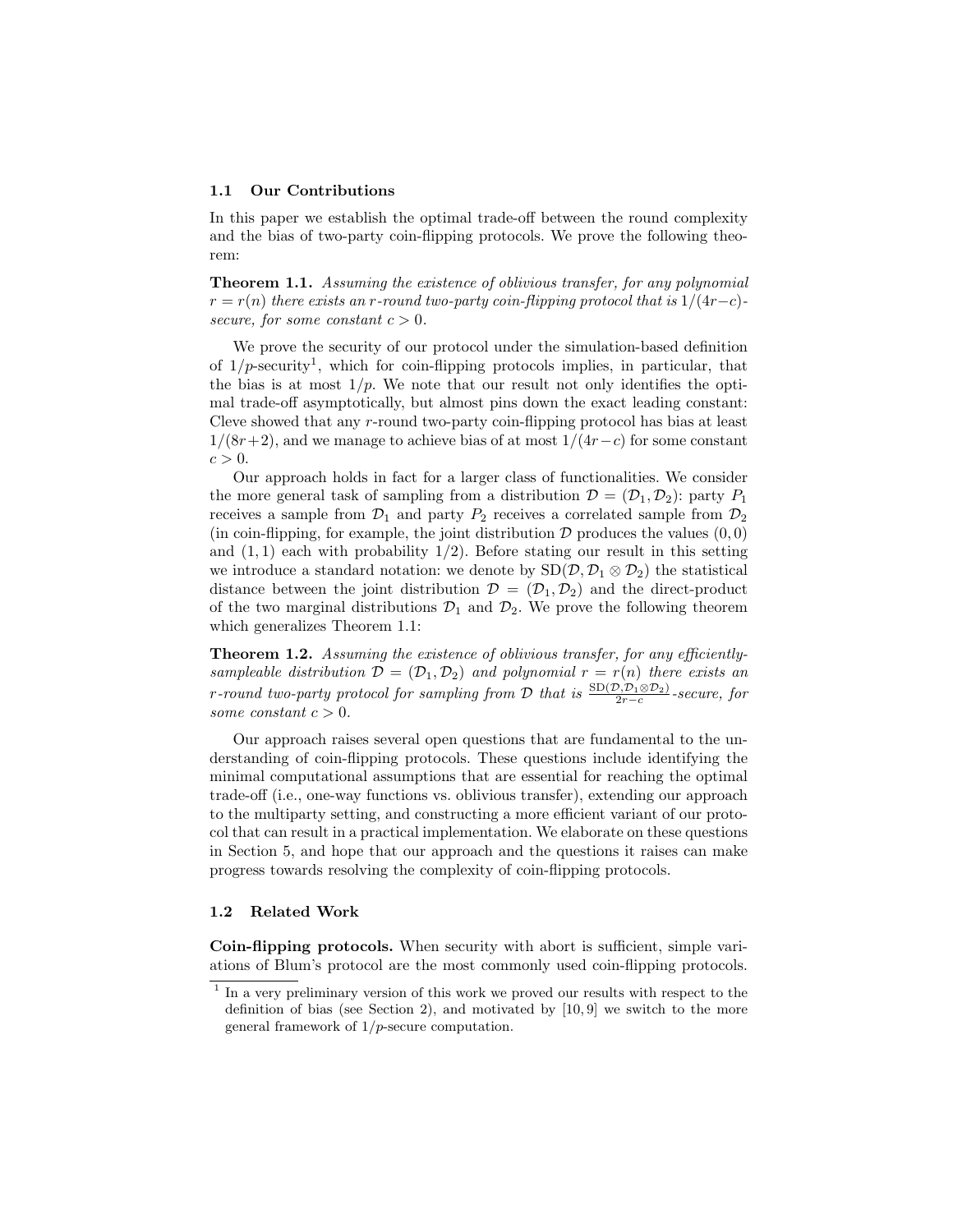For example, an *r*-round protocol with bias  $O(1/\sqrt{r})$  can be constructed by sequentially executing Blum's protocol  $O(r)$  times, and outputting the majority of the intermediate output values [7, 6]. We note that in this protocol an adversary can indeed bias the output by  $\Omega(1/\sqrt{r})$  by aborting prematurely. One of the most significant results on the bias of coin-flipping protocols gave reason to believe that the optimal trade-off between the round complexity and the bias is in fact  $\Theta(1/\sqrt{r})$  (as provided by the latter variant of Blum's protocol): Cleve and Impagliazzo [11] showed that in the *fail-stop model*, any two-party r-round coin-flipping protocol has bias  $\Omega(1/\sqrt{r})$ . In the fail-stop model adversaries are computationally unbounded, but they must follow the instructions of the protocol except for being allowed to abort prematurely. In this model commitment schemes exist in a trivial fashion<sup>2</sup>, and therefore the Cleve–Impagliazzo bound also applies to any protocol whose security relies on commitment schemes in a black-box manner, such as Blum's protocol and its variants.

Coin-flipping protocols were also studied in a variety of other models. Among those are collective coin-flipping in the "perfect information model" in which parties are computationally unbounded and all communication is public [12–16], and protocols based on physical assumptions, such as quantum computation [17–19] and tamper-evident seals [20].

Fair computation. Some of the techniques underlying our protocols found their origins in a recent line of research devoted for achieving various forms of fairness in secure computation. The technique of choosing a secret "threshold round", before which no information is learned, and after which aborting the protocol is essentially useless was suggested by Moran and Naor [20] as part of a coinflipping protocol based on tamper-evident seals. It was later also used by Katz [9] for partially-fair protocols using a simultaneous broadcast channel, and by Gordon et al. [21] for completely-fair protocols for a restricted (but yet rather surprising) class of functionalities. Various techniques for hiding a meaningful round in game-theoretic settings were suggested by Halpern and Teague [22], Gordon and Katz [23], and Kol and Naor [24]. Katz [9] also introduced the technique of distributing shares to the parties in an initial setup phase (which is only secure-with-abort), and these shares are then exchanged by the parties in each round of the protocol.

Subsequent work. Our results were very recently generalized by Gordon and Katz [10] to deal with the more general case of randomized functions, and not only distributions. Gordon and Katz showed that any efficiently-computable randomized function  $f: X \times Y \to Z$  where at least one of X and Y is of polynomial size has an *r*-round protocol that is  $O\left(\frac{\min\{|X|,|Y|\}}{r}\right)$  $\frac{X|,|Y|}{r}$  secure. In addition, they showed that even if both domains are of super-polynomial size but the range Z is of polynomial size, the f has an r-round protocol that is  $O\left(\frac{|Z|}{\sqrt{r}}\right)$ -secure. Gordon and Katz also showed a specific function  $f: X \times Y \to Z$  where X, Y,

<sup>&</sup>lt;sup>2</sup> The protocol for commitment in the fail-stop model is simply to privately decide on the committed value and send the message "I am committed" to the other party.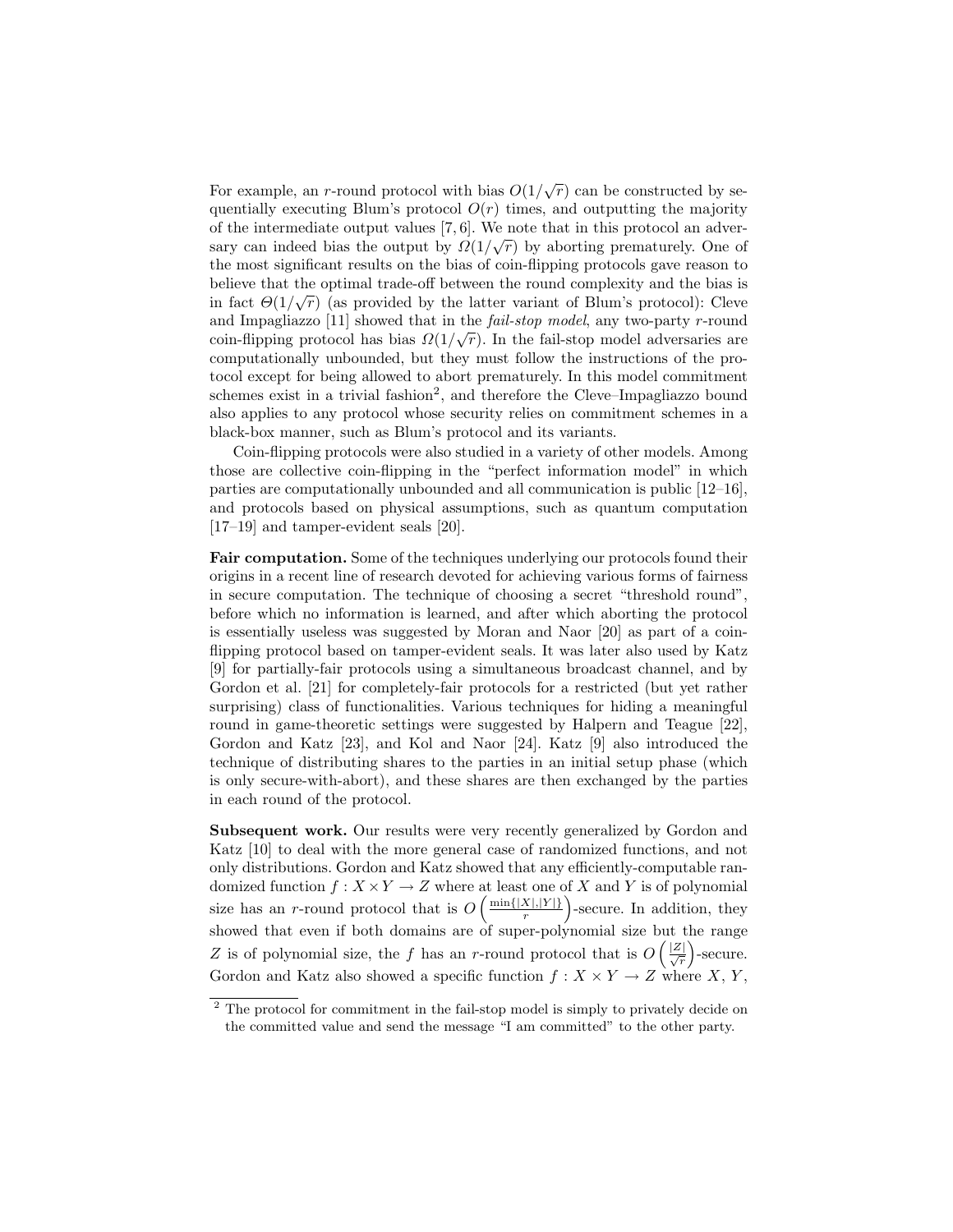and  $Z$  are of size super-polynomial which cannot be  $1/p$ -securely computed for any  $p > 2$  assuming the existence of exponentially-hard one-way functions.

#### 1.3 Paper Organization

The remainder of this paper is organized as follows. In Section 2 we review several notions and definitions that are used in the paper (most notably, the definition of 1/p-secure computation). In Section 3 we describe a simplified variant of our protocol and prove its security. In Section 4 we sketch a more refined and general variant of our protocol (due to space limitations we refer the reader to the full version for its complete specification and proof of security). Finally, in Section 5 we discuss several open problems.

### 2 Preliminaries

In this section we review the definitions of coin-flipping protocols,  $1/p$ -secure computation (taken almost verbatim from  $[10, 9]$ ), security with abort, and onetime message authentication.

#### 2.1 Coin-Flipping Protocols

A two-party coin-flipping protocol is defined via two probabilistic polynomialtime Turing machines  $(P_1, P_2)$ , referred to as parties, that receive as input a security parameter  $1^n$ . The parties exchange messages in a sequence of rounds, where in every round each party both sends and receives a message (i.e., a round consists of two moves). At the end of the protocol,  $P_1$  and  $P_2$  produce outputs bits  $c_1$  and  $c_2$ , respectively. We denote by  $(c_1|c_2) \leftarrow \langle P_1(1^n), P_2(1^n) \rangle$  the experiment in which  $P_1$  and  $P_2$  interact (using uniformly chosen random coins), and then  $P_1$  outputs  $c_1$  and  $P_2$  outputs  $c_2$ . It is required that for all sufficiently large n, and every possible pair  $(c_1, c_2)$  that may be output by  $\langle P_1(1^n), P_2(1^n) \rangle$ , it holds that  $c_1 = c_2$  (i.e.,  $P_1$  and  $P_2$  agree on a common value). This requirement can be relaxed by asking that the parties agree on a common value with sufficiently high probability<sup>3</sup>.

The security requirement of a coin-flipping protocol is that even if one of  $P_1$ and  $P_2$  is corrupted and arbitrarily deviates from the protocol's instructions, the bias of the honest party's output remains bounded. Specifically, we emphasize that a malicious party is allowed to abort prematurely, and in this case it is assumed that the honest party is notified on the early termination of the protocol. In addition, we emphasize that even when the malicious party is labeled as a cheater, the honest party must output a bit. For simplicity, the following definition considers only the case in which  $P_1$  is corrupted, and an analogous definition holds for the case that  $P_2$  is corrupted:

<sup>&</sup>lt;sup>3</sup> Cleve's lower bound [6] holds under this relaxation as well. Specifically, if the parties agree on a common value with probability  $1/2 + \epsilon$ , then Cleve's proof shows that the protocol has bias at least  $\epsilon/(4r+1)$ .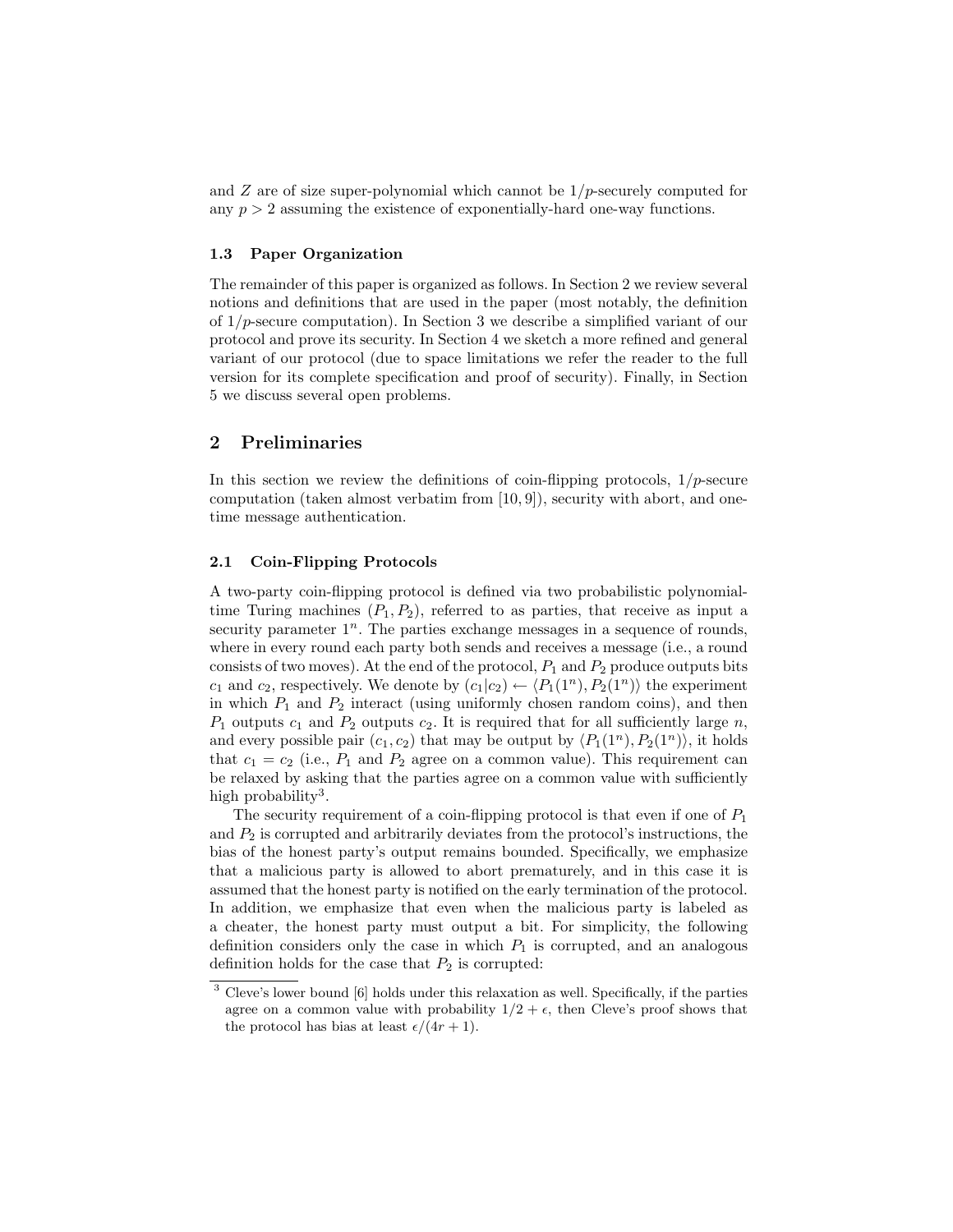**Definition 2.1.** A coin-flipping protocol  $(P_1, P_2)$  has bias at most  $\epsilon(n)$  if for every probabilistic polynomial-time Turing machine  $P_1^*$  it holds that

$$
\left|\Pr\left[(c_1|c_2)\leftarrow \langle P_1^*(1^n), P_2(1^n)\rangle : c_2 = 1\right] - \frac{1}{2}\right| \leq \epsilon(n) + \nu(n) ,
$$

for some negligible function  $\nu(n)$  and for all sufficiently large n.

#### 2.2 1/p-Indistinguishability and  $1/p$ -Secure Computation

1/p-Indistinguishability. A distribution ensemble  $X = \{X(a,n)\}_{a \in \mathcal{D}_n, n \in \mathbb{N}}$ is an infinite sequence of random variables indexed by  $a \in \mathcal{D}_n$  and  $n \in \mathbb{N}$ , where  $\mathcal{D}_n$  is a set that may depend on n. For a fixed polynomial  $p(n)$ , two distribution ensembles  $X = \{X(a,n)\}_{a \in \mathcal{D}_n, n \in \mathbb{N}}$  and  $Y = \{Y(a,n)\}_{a \in \mathcal{D}_n, n \in \mathbb{N}}$  are computationally  $1/p$ -indistinguishable, denoted  $X \stackrel{1/p}{\approx} Y$ , if for every non-uniform polynomial-time algorithm D there exists a negligible function  $\nu(n)$  such that for all sufficiently large  $n \in \mathbb{N}$  and for all  $a \in \mathcal{D}_n$  it holds that

$$
|\Pr[D(X(a, n)) = 1] - \Pr[D(Y(a, n)) = 1]| \leq \frac{1}{p(n)} + \nu(n).
$$

 $1/p$ -Secure computation. A two-party protocol for computing a functionality  $\mathcal{F} = \{(f^1, f^2)\}\$ is a protocol running in polynomial time and satisfying the following functional requirement: if party  $P_1$  holds input  $(1^n, x)$ , and party  $P_2$  holds input  $(1^n, y)$ , then the joint distribution of the outputs of the parties is statistically close to  $(f^1(x, y), f^2(x, y))$ . In what follows we define the notion of  $1/p$ -secure computation [10, 9]. The definition uses the standard real/ideal paradigm [25, 8], except that we consider a completely fair ideal model (as typically considered in the setting of honest majority), and require only  $1/p$ -indistinguishability rather than indistinguishability (we note that, in general, the notions of  $1/p$ -security and security-with-abort are incomparable). We consider active adversaries, who may deviate from the protocol in an arbitrary manner, and static corruptions.

Security of protocols (informal). The security of a protocol is analyzed by comparing what an adversary can do in a real protocol execution to what it can do in an ideal scenario that is secure by definition. This is formalized by considering an ideal computation involving an incorruptible trusted party to whom the parties send their inputs. The trusted party computes the functionality on the inputs and returns to each party its respective output. Loosely speaking, a protocol is secure if any adversary interacting in the real protocol (where no trusted party exists) can do no more harm than if it was involved in the abovedescribed ideal computation.

**Execution in the ideal model.** The parties are  $P_1$  and  $P_2$ , and there is an adversary  $A$  who has corrupted one of them. An ideal execution for the computation of  $\mathcal{F} = \{f_n\}$  proceeds as follows: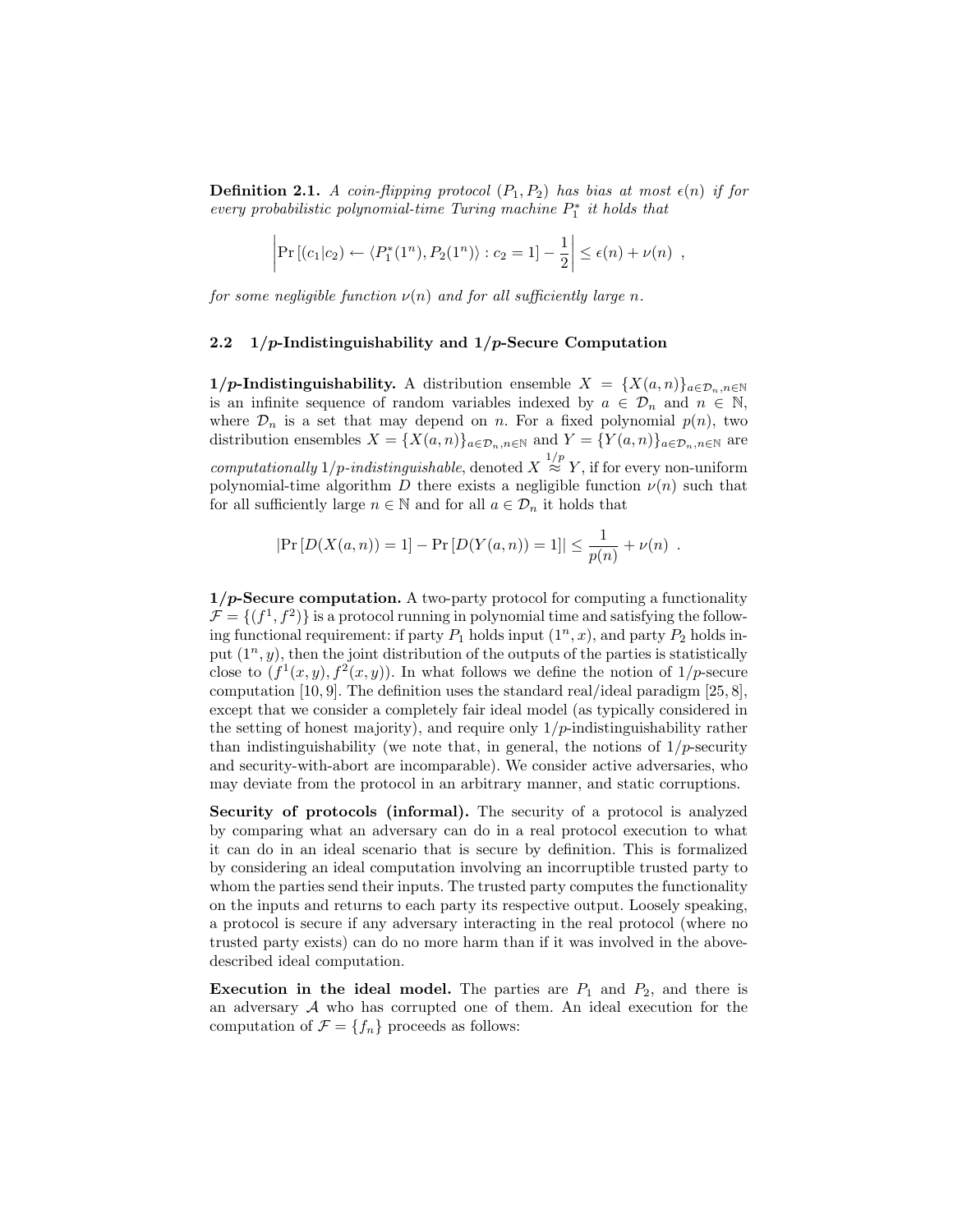- **Inputs:**  $P_1$  and  $P_2$  hold the security parameter  $1^n$  and inputs  $x \in X_n$  and  $y \in Y_n$ , respectively. The adversary A receives an auxiliary input aux.
- Send inputs to trusted party: The honest party sends its actual input to the trusted party. The corrupted party may send an arbitrary value (chosen by  $A$ ) to the trusted party. Denote the pair of inputs sent to the trusted party by  $(x', y')$ .
- **Trusted party sends outputs:** If  $x' \notin X_n$  the trusted party sets  $x'$  to some default element  $x_0 \in X_n$  (and likewise if  $y' \notin Y_n$ ). Then, the trusted party chooses r uniformly at random and sends  $f_n^1(x', y'; r)$  to  $P_1$  and  $f_n^2(x', y'; r)$ to  $P_2$ .
- Outputs: The honest party outputs whatever it was sent by the trusted party, the corrupted party outputs nothing, and  $A$  outputs any arbitrary (probabilistic polynomial-time computable) function of its view.

We denote by  $\mathsf{IDEAL}_{\mathcal{F},\mathcal{A}(\mathsf{aux})}(x,y,n)$  the random variable consisting of the view of the adversary and the output of the honest party following an execution in the ideal model as described above.

Execution in the real model. We now consider the real model in which a two-party protocol  $\pi$  is executed by  $P_1$  and  $P_2$  (and there is no trusted party). The protocol execution is divided into rounds; in each round one of the parties sends a message. The honest party computes its messages as specified by  $\pi$ . The messages sent by the corrupted party are chosen by the adversary,  $A$ , and can be an arbitrary (polynomial-time) function of the corrupted party's inputs, random coins, and the messages received from the honest party in previous rounds. If the corrupted party aborts in one of the protocol rounds, the honest party behaves as if it had received a special  $\perp$  symbol in that round.

Let  $\pi$  be a two-party protocol computing the functionality  $\mathcal F$ . Let  $\mathcal A$  be a non-uniform probabilistic polynomial-time machine with auxiliary input aux. We denote by  $\text{REAL}_{\pi,\mathcal{A}(\text{aux})}(x, y, n)$  the random variable consisting of the view of the adversary and the output of the honest party, following an execution of  $\pi$  where  $P_1$  begins by holding input  $(1^n, x)$ , and  $P_2$  begins by holding input  $(1^n, y)$ .

Security as emulation of an ideal execution in the real model. Having defined the ideal and real models, we can now define security of a protocol. Loosely speaking, the definition asserts that a secure protocol (in the real model) emulates the ideal model (in which a trusted party exists). This is formulated as follows:

**Definition 2.2** (1/p-secure computation). Let F and  $\pi$  be as above, and fix a function  $p = p(n)$ . Protocol  $\pi$  is said to 1/p-securely compute  $\mathcal F$  if for every non-uniform probabilistic polynomial-time adversary  $A$  in the real model, there exists a non-uniform probabilistic polynomial-time adversary  $\mathcal S$  in the ideal model such that

 $\{\mathsf{IDEAL}_{\mathcal{F},\mathcal{S}(\mathsf{aux})}(x,y,n)\}_{(x,y)\in X\times Y, \mathsf{aux}} \stackrel{1/p}\approx \{\mathsf{REAL}_{\pi,\mathcal{A}(\mathsf{aux})}(x,y,n)\}_{(x,y)\in X\times Y, \mathsf{aux}}$ 

and the same party is corrupted in both the real and ideal models.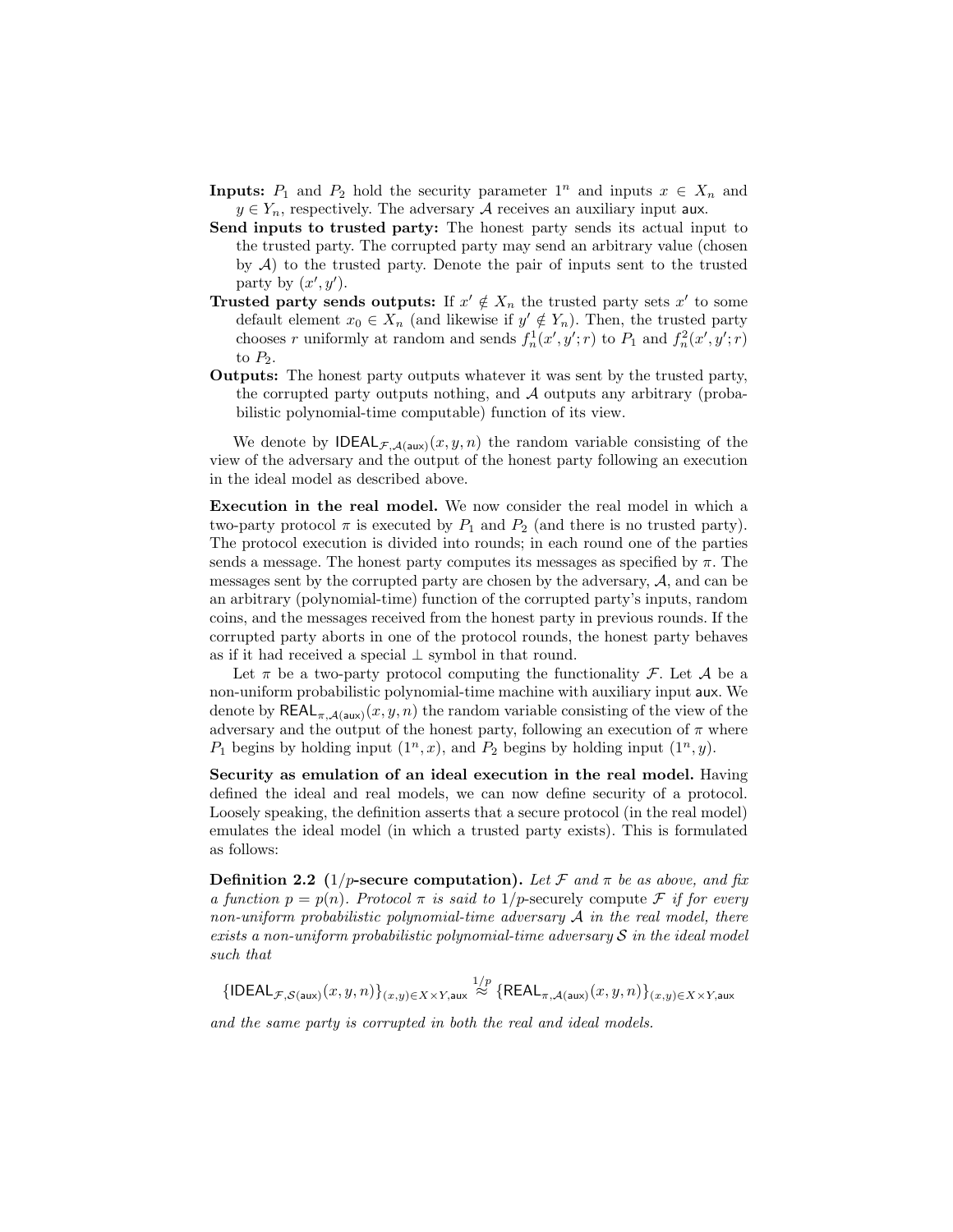#### 2.3 Security With Abort

In what follows we use the standard notion of computational indistinguishability. That is, two distribution ensembles  $X = \{X(a,n)\}_{a \in \mathcal{D}_n, n \in \mathbb{N}}$  and  $Y =$  ${Y(a,n)}_{a\in\mathcal{D}_n,n\in\mathbb{N}}$  are computationally indistinguishable, denoted  $X \stackrel{c}{=} Y$ , if for every non-uniform polynomial-time algorithm  $D$  there exists a negligible function  $\nu(n)$  such that for all sufficiently large  $n \in \mathbb{N}$  and for all  $a \in \mathcal{D}_n$  it holds that

$$
|\Pr[D(X(a, n)) = 1] - \Pr[D(Y(a, n)) = 1]| \leq \nu(n).
$$

Security with abort is the standard notion for secure computation where an honest majority is not available. The definition is similar to the definition of  $1/p$ -security presented in Section 2.2, with the following two exceptions: (1) the ideal-model adversary is allowed to choose whether the honest parties receive their outputs (i.e., fairness is not guaranteed), and (2) the ideal model and real model are required to be computationally indistinguishable.

Specifically, the execution in the real model is as described in Section 2.2, and the execution in the ideal model is modified as follows:

- **Inputs:**  $P_1$  and  $P_2$  hold the security parameter  $1^n$  and inputs  $x \in X_n$  and  $y \in Y_n$ , respectively. The adversary A receives an auxiliary input aux.
- Send inputs to trusted party: The honest party sends its actual input to the trusted party. The corrupted party controlled by  $A$  may send any value of its choice. Denote the pair of inputs sent to the trusted party by  $(x', y')$ .
- Trusted party sends output to corrupted party: If  $x' \notin X_n$  the trusted party sets x' to some default element  $x_0 \in X_n$  (and likewise if  $y' \notin Y_n$ ). Then, the trusted party chooses r uniformly at random, computes  $z_1 = f_n^1(x', y'; r)$ and  $z_2 = f_n^2(x', y'; r)$  to  $P_2$ , and sends  $z_i$  to the corrupted party  $P_i$  (i.e., to the adversary  $A$ ).
- Adversary decides whether to abort: After receiving its output the adversary sends either "abort" of "continue" to the trusted party. In the former case the trusted party sends  $\perp$  to the honest party  $P_j$ , and in the latter case the trusted party sends  $z_i$  to  $P_i$ .
- Outputs: The honest party outputs whatever it was sent by the trusted party, the corrupted party outputs nothing, and A outputs any arbitrary (probabilistic polynomial-time computable) function of its view.

We denote by **IDEAL**<sup>abort</sup></sup> $f(x, y, n)$  the random variable consisting of the view of the adversary and the output of the honest party following an execution in the ideal model as described above.

Definition 2.3 (security with abort). Let F and  $\pi$  be as above. Protocol  $\pi$ is said to securely compute  $\mathcal F$  with abort if for every non-uniform probabilistic polynomial-time adversary  $A$  in the real model, there exists a non-uniform probabilistic polynomial-time adversary  $S$  in the ideal model such that

$$
\{{\sf IDEAL}_{{\mathcal{F}},{\mathcal{S}}}^{\sf abort}\!\!(x,y,n)\}_{(x,y)\in X\times Y, \sf aux} \stackrel{c}{=} \{{\sf REAL}_{{\pi},{\mathcal{A}}(\sf aux)}(x,y,n)\}_{(x,y)\in X\times Y, \sf aux} \enspace .
$$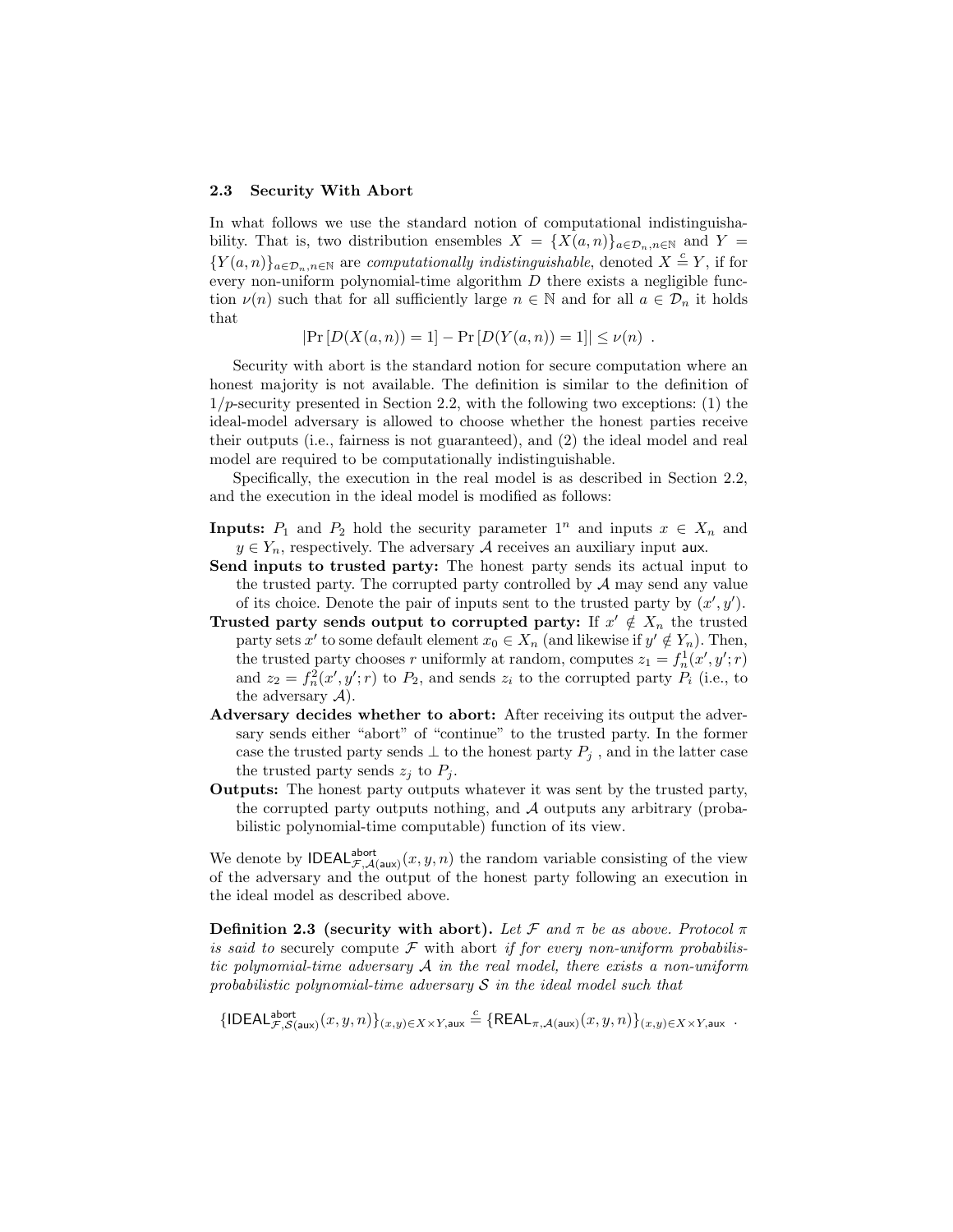#### 2.4 One-Time Message Authentication

Message authentication codes provide assurance to the receiver of a message that it was sent by a specified legitimate sender, even in the presence of an active adversary who controls the communication channel. A message authentication code is defined via triplet (Gen, Mac, Vrfy) of probabilistic polynomial-time Turing machines such that:

- 1. The key generation algorithm Gen receives as input a security parameter  $1^n$ , and outputs an authentication key k.
- 2. The authentication algorithm Mac receives as input an authentication key  $k$ and a message  $m$ , and outputs a tag  $t$ .
- 3. The verification algorithm Vrfy receives as input an authentication key  $k$ , a message m, and a tag t, and outputs a bit  $b \in \{0, 1\}.$

The functionality guarantee of a message authentication code is that for any message m it holds that  $Vrfy(k, m, Mac(k, m)) = 1$  with overwhelming probability over the internal coin tosses of Gen, Mac and Vrfy. In this paper we rely on message authentication codes that are one-time secure. That is, an authentication key is used to authenticate a single message. We consider an adversary that queries the authentication algorithm on a single message  $m$  of her choice, and then outputs a pair  $(m', t')$ . We say that the adversary forges an authentication tag if  $m' \neq m$  and  $Vrfy(k, m', t') = 1$ . Message authentication codes that are one-time secure exist in the information-theoretic setting, that is, even an unbounded adversary has only a negligible probability of forging an authentication tag. Constructions of such codes can be based, for example, on pair-wise independent hash functions [26].

## 3 A Simplified Protocol

In order to demonstrate the main ideas underlying our approach, in this section we present a simplified protocol. The simplification is two-fold: First, we consider the specific coin-flipping functionality (as in Theorem 1.1), and not the more general functionality of sampling from an arbitrary distribution  $\mathcal{D} = (\mathcal{D}_1, \mathcal{D}_2)$ (as in Theorem 1.2). Second, the coin-flipping protocol will only be  $1/(2r)$ -secure and not  $1/(4r)$ -secure.

We describe the protocol in a sequence of refinements. We first informally describe the protocol assuming the existence of a trusted third party. The trusted third party acts as a "dealer" in a pre-processing phase, sending each party an input that it uses in the protocol. In the protocol we make no assumptions about the computational power of the parties. We then eliminate the need for the trusted third party by having the parties execute a secure-with-abort protocol that implements its functionality (this can be done in a constant number of rounds).

The protocol. The joint input of the parties,  $P_1$  and  $P_2$ , is the security parameter  $1^n$  and a polynomial  $r = r(n)$  indicating the number of rounds in the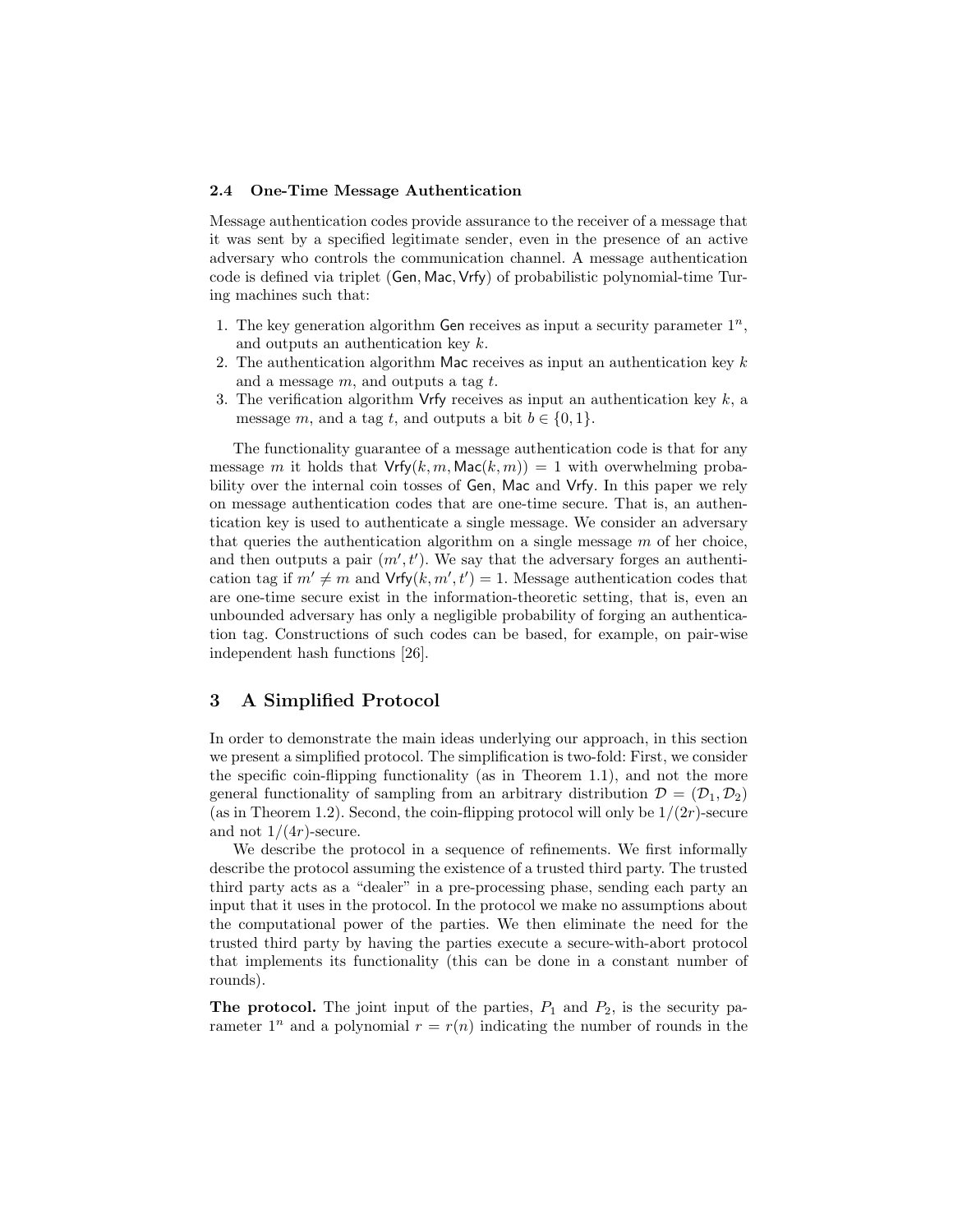protocol. In the pre-processing phase the trusted third party chooses uniformly at random a value  $i^* \in \{1, \ldots, r\}$ , that corresponds to the round in which the parties learn their outputs. In every round  $i \in \{1, \ldots, r\}$  each party learns one bit of information:  $P_1$  learns a bit  $a_i$ , and  $P_2$  learns a bit  $b_i$ . In every round  $i \in \{1, \ldots, i^* - 1\}$  (these are the "dummy" rounds) the values  $a_i$  and  $b_i$  are independently and uniformly chosen. In every round  $i \in \{i^*, \ldots, r\}$  the parties learn the same uniformly distributed bit  $c = a_i = b_i$  which is their output in the protocol. If the parties complete all r rounds of the protocol, then  $P_1$  and  $P_2$  output  $a_r$  and  $b_r$ , respectively<sup>4</sup>. Otherwise, if a party aborts prematurely, the other party outputs the value of the previous round and halts. That is, if  $P_1$  aborts in round  $i \in \{1, ..., r\}$  then  $P_2$  outputs the value  $b_{i-1}$  and halts. Similarly, if  $P_2$  aborts in round i then  $P_1$  outputs the value  $a_{i-1}$  and halts.

More specifically, in the pre-processing phase the trusted third party chooses  $i^* \in \{1, ..., r\}$  uniformly at random and defines  $a_1, ..., a_r$  and  $b_1, ..., b_r$  as follows: First, it choose  $a_1, \ldots, a_{i^*-1} \in \{0,1\}$  and  $b_1, \ldots, b_{i^*-1} \in \{0,1\}$  independently and uniformly at random. Then, it chooses  $c \in \{0,1\}$  uniformly at random and lets  $a_{i^*} = \cdots = a_r = b_{i^*} = \cdots = b_r = c$ . The trusted third party creates secret shares of the values  $a_1, \ldots, a_r$  and  $b_1, \ldots, b_r$  using an informationtheoretically-secure 2-out-of-2 secret sharing scheme, and these shares are given to the parties. For concreteness, we use the specific secret-sharing scheme that splits a bit x into  $(x^{(1)}, x^{(2)})$  by choosing  $x^{(1)} \in \{0, 1\}$  uniformly at random and letting  $x^{(2)} = x \oplus x^{(1)}$ . In every round  $i \in \{1, ..., r\}$  the parties exchange their shares for the current round, which enables  $P_1$  to reconstruct  $a_i$ , and  $P_2$ to reconstruct  $b_i$ . Clearly, when both parties are honest, the parties produce the same output bit which is uniformly distributed.

Eliminating the trusted third party. We eliminate the need for the trusted third party by relying on a possibly unfair sub-protocol that securely computes with abort the functionality  $\mathsf{ShareGen}_r$ , formally described in Figure 1. Such a protocol with a constant number of rounds can be constructed assuming the existence of oblivious transfer (see, for example, [27]). In addition, our protocol also relies on a one-time message authentication code (Gen, Mac, Vrfy) that is information-theoretically secure. The functionality  $\textsf{ShareGen}_r$  provides the parties with authentication keys and authentication tags so each party can verify that the shares received from the other party were the ones generated by  $\text{ShareGen}_r$  in the pre-processing phase. A formal description of the protocol is provided in Figure 2.

**Proof of security.** The following theorem states that the protocol is  $1/(2r)$ secure. We then conclude the section by showing the our analysis is in fact tight:

<sup>&</sup>lt;sup>4</sup> An alternative approach that reduces the *expected* number of rounds from r to  $r/2+1$ is as follows. In round  $i^*$  the parties learn their output  $c = a_{i^*} = b_{i^*}$ , and in round  $i^* + 1$  they learn a special value  $a_{i^*+1} = b_{i^*+1} = \text{NULL}$  indicating that they should output the value from the previous round and halt. For simplicity (both in the presentation of the protocol and in the proof of security) we chose to present the protocol as always having r rounds, but this is not essential for our results.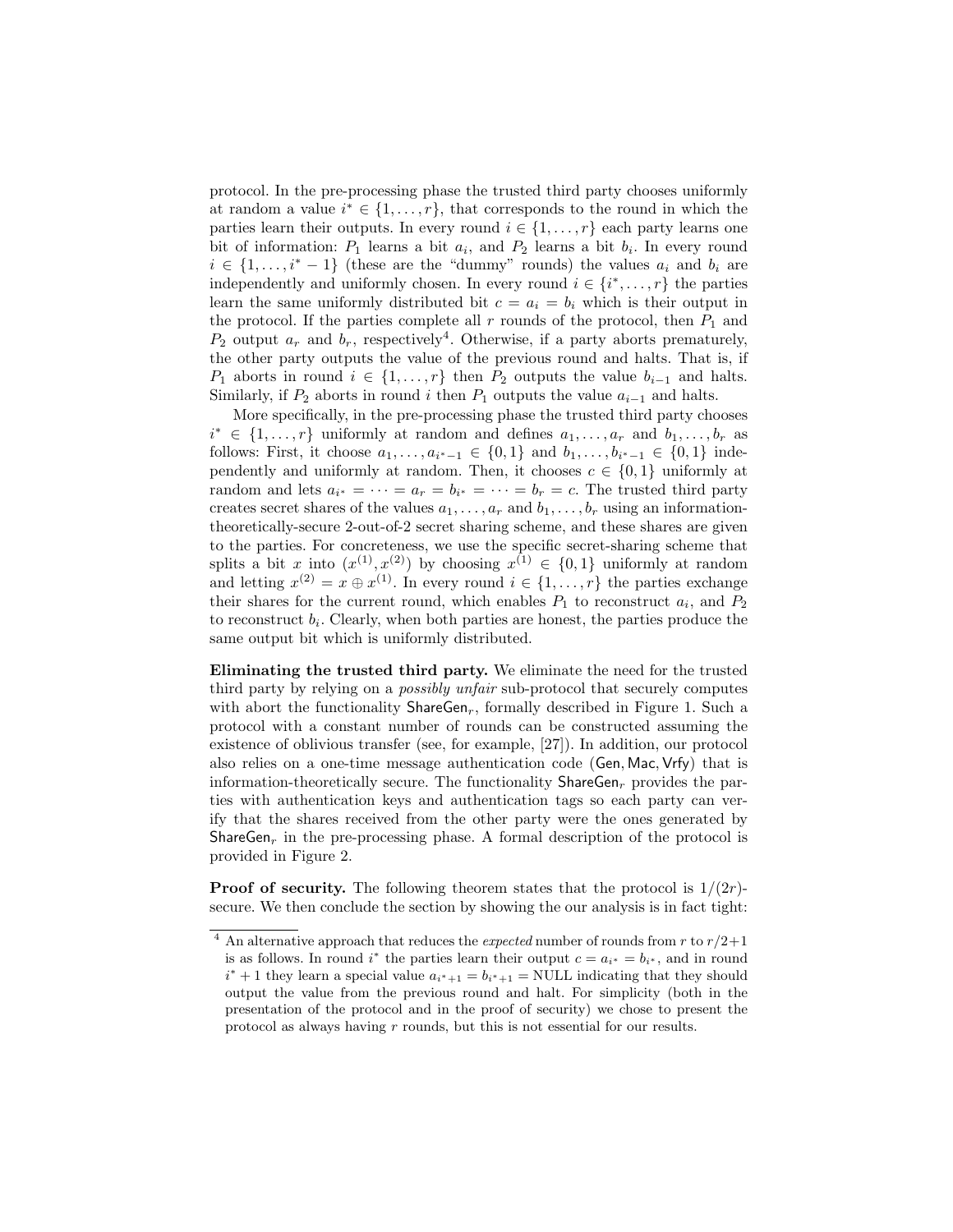### Functionality ShareGen<sub>r</sub>

**Input:** Security parameter  $1^n$ .

#### Computation:

- 1. Choose  $i^* \in \{1, \ldots, r\}$  uniformly at random.
- 2. Define values  $a_1, \ldots, a_r$  and  $b_1, \ldots, b_r$  as follows:
	- $-$  For 1 ≤ *i* ≤ *i*<sup>\*</sup> − 1 choose  $a_i, b_i \in \{0, 1\}$  independently and uniformly at random.
	- − Choose  $c \in \{0, 1\}$  uniformly at random, and for  $i^* \leq i \leq r$  let  $a_i = b_i = c$ .
- 3. For  $1 \leq i \leq r$ , choose  $\left(a_i^{(1)}, a_i^{(2)}\right)$  and  $\left(b_i^{(1)}, b_i^{(2)}\right)$  as random secret shares of  $a_i$ and  $b_i$ , respectively.
- 4. Compute  $k_1^a, \ldots, k_r^a, k_1^b, \ldots, k_r^b \leftarrow \mathsf{Gen}(1^n)$ . For  $1 \leq i \leq r$ , let  $t_i^a = \mathsf{Mac}_{k_i^a}\left(i||a_i^{(2)}\right)$ and  $t_i^b = \mathsf{Mac}_{k_i^b}\left(i||b_i^{(1)}\right)$ .

#### Output:

1. Party  $P_1$  receives the values  $a_1^{(1)}, \ldots, a_r^{(1)}, (b_1^{(1)}, b_1^{b}), \ldots, (b_r^{(1)}, b_r^{b}),$  and  $k^a =$  $(k_1^a, \ldots, k_r^a).$ 2. Party  $P_2$  receives the values  $(a_1^{(2)}, t_1^a), \ldots, (a_r^{(2)}, t_r^a), b_1^{(2)}, \ldots, b_r^{(2)},$  and  $k^b =$ 

 $(k_1^b, \ldots, k_r^b)$ .

Figure 1: The ideal functionality ShareGen<sub>r</sub>.

there exists an efficient adversary that can bias the output of the honest party by essentially  $1/(2r)$ .

**Theorem 3.1.** For any polynomial  $r = r(n)$ , if protocol  $\pi$  securely computes ShareGen<sub>r</sub> with abort, then protocol CoinFlip<sub>r</sub> is  $1/(2r)$ -secure.

*Proof.* We prove the  $(1/2r)$ -security of protocol CoinFlip<sub>r</sub> in a hybrid model where a trusted party for computing the  $ShareGen_r$  functionality with abort is available. Using standard techniques (see [25]), it then follows that when replacing the trusted party computing  $\text{ShareGen}_r$  with a sub-protocol that security computes ShareGen<sub>r</sub> with abort, the resulting protocol is  $1/(2r)$ -secure.

Specifically, for every polynomial-time hybrid-model adversary A corrupting  $P_1$  and running  $\text{CoinFlip}_r$  in the hybrid model, we show that there exists a polynomial-time ideal-model adversary  $S$  corrupting  $P_1$  in the ideal model with access to a trusted party computing the coin-flipping functionality such that the statistical distance between these two executions is at most  $1/(2r) + \nu(n)$ , for some negligible function  $\nu(n)$ . For simplicity, in the remainder of the proof we ignore the aspect of message authentication in the protocol, and assume that the only malicious behavior of the adversary  $A$  is early abort. This does not result in any loss of generality, since there is only a negligible probably of forging an authentication tag.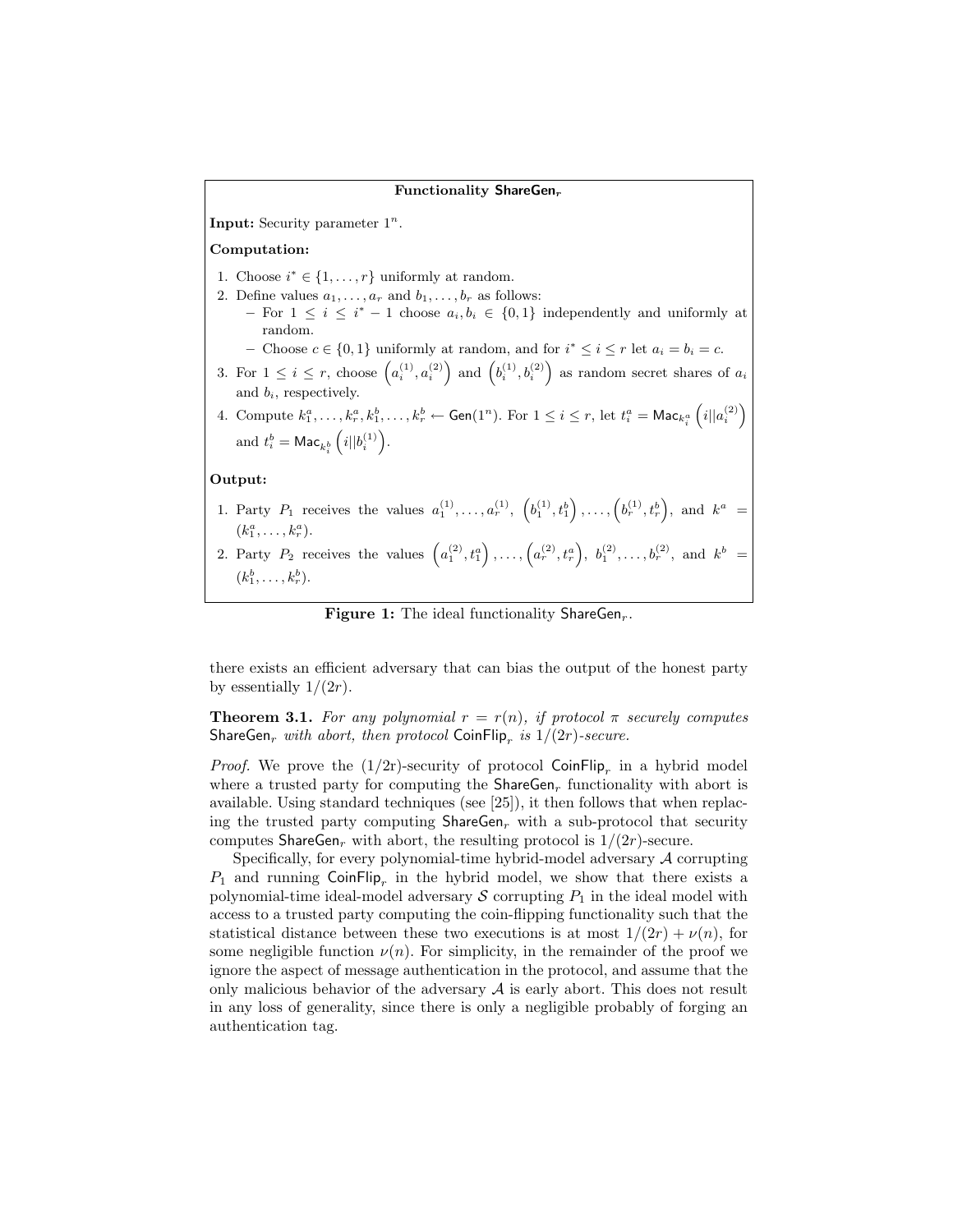#### Protocol CoinFlip,

**Joint input:** Security parameter  $1^n$ .

Preliminary phase:

- 1. Parties  $P_1$  and  $P_2$  run protocol  $\pi$  for computing ShareGen<sub>r</sub>(1<sup>n</sup>) (see Figure 1).
- 2. If  $P_1$  receives  $\perp$  from the above computation, it outputs a uniformly chosen bit and halts. Likewise, if  $P_2$  receives  $\perp$  it outputs a uniformly chosen bit and halts. Otherwise, the parties proceed.
- 3. Denote the output of  $P_1$  from  $\pi$  by  $a_1^{(1)}, \ldots, a_r^{(1)}$ ,  $\left(b_1^{(1)}, t_1^{b}\right), \ldots, \left(b_r^{(1)}, t_r^{b}\right)$ , and  $k^a = (k_1^a, \ldots, k_r^a).$
- 4. Denote the output of  $P_2$  from  $\pi$  by  $(a_1^{(2)}, t_1^a), \ldots, (a_r^{(2)}, t_r^a), b_1^{(2)}, \ldots, b_r^{(2)},$  and  $k^b = (k_1^b, \ldots, k_r^b).$

In each round  $i = 1, \ldots, r$  do:

- 1.  $P_2$  sends the next share to  $P_1$ : (a)  $P_2$  sends  $\left(a_i^{(2)}, t_i^a\right)$  to  $P_1$ .
	- (b)  $P_1$  receives  $\left(\hat{a}_i^{(2)}, \hat{t}_i^a\right)$  from  $P_2$ . If  $\mathsf{Vrfy}_{k_i^a}\left(i||\hat{a}_i^{(2)}, \hat{t}_i^a\right) = 0$  (or if  $P_1$  received an invalid message or no message), then  $P_1$  outputs  $a_{i-1}$  and halts (if  $i = 1$  it outputs a uniformly chosen bit).
	- (c) If  $\mathsf{Vrfy}_{k_i^a}\left(i||\hat{a}_i^{(2)},\hat{t}_i^a\right) = 1$  then  $P_1$  reconstructs  $a_i$  using the shares  $a_i^{(1)}$  and  $\hat{a}_i^{(2)}$ .
- 2.  $P_1$  sends the next share to  $P_2$ :
	- (a)  $P_1$  sends  $\left(b_i^{(1)}, t_i^b\right)$  to  $P_2$ .
	- (b)  $P_2$  receives  $\left(\hat{b}_i^{(1)}, \hat{t}_i^b\right)$  from  $P_1$ . If  $\mathsf{Vrfy}_{k_i^b}\left(i||\hat{b}_i^{(1)}, \hat{t}_i^b\right) = 0$  (or if  $P_2$  received an invalid message or no message), then  $P_2$  outputs  $b_{i-1}$  and halts (if  $i = 1$  it outputs a uniformly chosen bit).
	- (c) If  $Vrfy_{k_i^b}$   $(i||\hat{b}_i^{(1)}, \hat{t}_i^b) = 1$  then  $P_2$  reconstructs  $b_i$  using the shares  $b_i^{(1)}$  and  $b_i^{(2)}$

**Output:**  $P_1$  and  $P_2$  output  $a_r$  and  $b_r$ , respectively.

**Figure 2:** The coin-flipping protocol  $\textsf{CoinFlip}_r$ .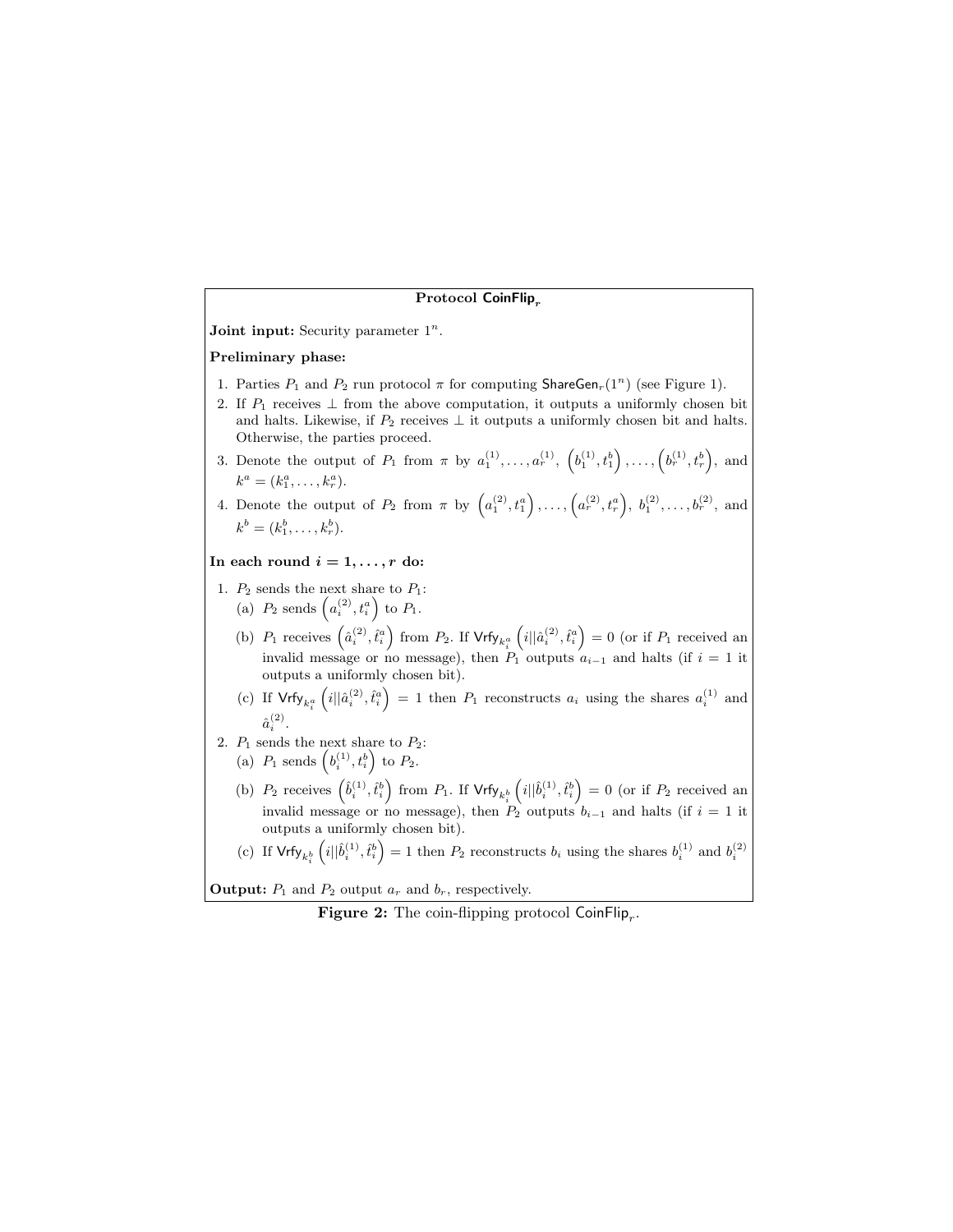On input  $(1^n, \text{aux})$  the ideal-model adversary S invokes the hybrid-model adversary A on  $(1^n, \text{aux})$  and queries the trusted party computing the coinflipping functionality to obtain a bit c. The ideal-model adversary  $\mathcal S$  proceeds as follows:

- 1. S simulates the trusted party computing the ShareGen<sub>r</sub> functionality by sending A shares  $a_1^{(1)}, \ldots, a_r^{(1)}, b_1^{(1)}, \ldots, b_r^{(1)}$  that are chosen independently and uniformly at random. If  $A$  aborts (i.e., if  $A$  sends abort to the simulated ShareGen<sub>r</sub> after receiving the shares), then S outputs  $\mathcal{A}$ 's output and halts.
- 2. S chooses  $i^* \in \{1, \ldots, r\}$  uniformly at random.
- 3. In every round  $i \in \{1, \ldots, i^* 1\}$ , S chooses a random bit  $a_i$ , and sends A the share  $a_i^{(2)} = a_i^{(1)} \oplus a_i$ . If A aborts then S outputs A's output and halts.
- 4. In every round  $i \in \{i^*, \ldots, r\}$ , S sends A the share  $a_{i^*+1}^{(2)} = a_{i^*+1}^{(1)} \oplus c$  (recall that  $c$  is the value received from the trusted party computing the coin-flipping functionality). If A aborts then S outputs  $A$ 's output and halts.
- 5. At the end of the protocol S outputs  $\mathcal{A}$ 's output and halts.

We now consider the joint distribution of  $A$ 's view and the output of the honest party  $P_2$  in the ideal model and in the hybrid model. There are three cases to consider:

- 1. A aborts before round  $i^*$ . In this case the distributions are identical: in both models the view of the adversary is the sequence of shares, and the sequence of messages up to the round in which A aborted, and the output of  $P_2$  is a uniformly distributed bit which is independent of  $A$ 's view.
- 2. A aborts in round  $i^*$ . In this case  $A$ 's view is identical in both models, but the distributions of  $P_2$ 's output given  $A$ 's view are not identical. In the ideal model,  $P_2$  outputs the random bit c that was revealed to A by S in round  $i^*$  (recall that c is the bit received from the trusted party computing the coin-flipping functionality). In the hybrid model, however, the output of  $P_2$ is the value  $b_{i^*-1}$  which is a random bit that is independent of  $\mathcal{A}$ 's view. Thus, in this case the statistical distance between the two distributions is  $1/2$ . However, this case occurs with probability at most  $1/r$  since in both models  $i^*$  is independent of  $A$ 's view until this round (that is, the probability that A aborts in round  $i^*$  is at most  $1/r$ ).
- 3. A aborts after round  $i^*$  or does not abort. In this case the distributions are identical: the output of  $P_2$  is the same random bit that was revealed to A in round  $i^*$ .

Note that  $\mathcal{A}$ 's view in the hybrid and ideal models is always identically distributed (no matter what strategy  $A$  uses to decide when to abort). The only difference is in the joint distribution of  $\mathcal{A}$ 's view and the honest party's output. Thus, conditioning on the round at which  $A$  aborts will have the same effect in the hybrid and ideal models; in particular, conditioned on case 1 or case 3 occurring, the joint distribution of  $A$ 's view and the honest party's output will be identical in both models. We state this explicitly because in similar (yet inherently different) settings, using conditional probabilities in such a way might be problematic (see, for example, [28], Sect. 2).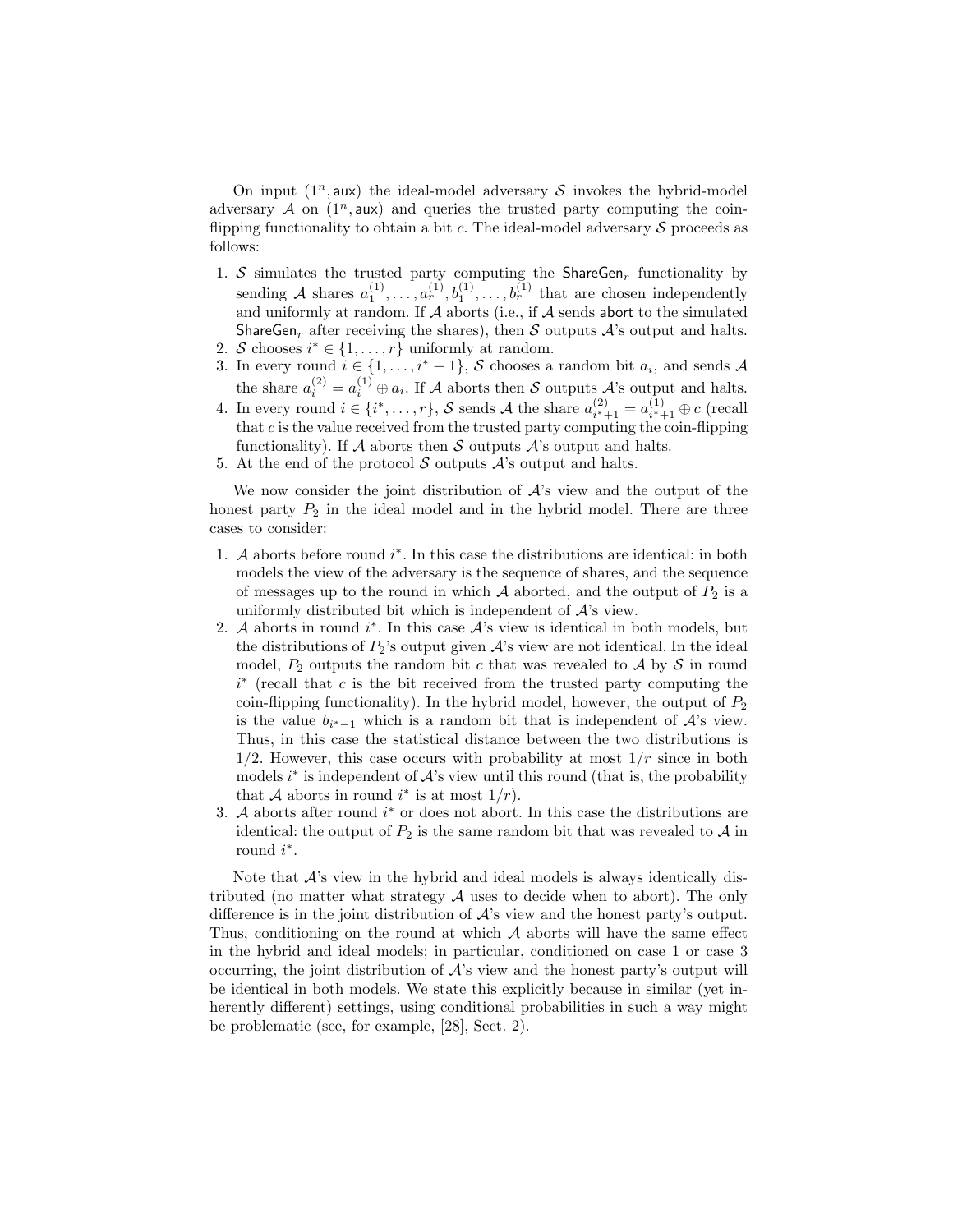The above three cases imply that the statistical distance between the two distributions is at most  $1/(2r)$ , and this concludes the proof.

Claim 3.2. In protocol CoinFlip<sub>r</sub> there exists an efficient adversarial party  $P_1^*$ that can bias the output of  $P_2$  by  $\frac{1-2^{-r}}{2r}$  $\frac{2}{2r}$ .

*Proof.* Consider the adversarial party  $P_1^*$  that completes the pre-processing phase, and then halts in the first round  $i \in \{1, \ldots, r\}$  for which  $a_i = 0$ . We denote by Abort the random variable corresponding to the round in which  $P_1^*$ aborts, where  $\mathsf{Abort} = \perp$  if  $P_1^*$  does not abort. In addition, we denote by  $c_2$  the random variable corresponding to the output bit of  $P_2$ . Notice that if  $P_1^*$  aborts in round  $j \leq i^*$  then  $P_2$  outputs a random bit, and if  $P_1^*$  does not abort then  $P_2$  always outputs 1. Therefore, for every  $i \in \{1, \ldots, r\}$  it holds that

$$
\Pr\left[c_{2} = 1 \mid i^{*} = i\right]
$$
\n
$$
= \sum_{j=1}^{i} \Pr\left[\text{Abort} = j \mid i^{*} = i\right] \Pr\left[c_{2} = 1 \mid \text{Abort} = j \land i^{*} = i\right]
$$
\n
$$
+ \Pr\left[\text{Abort} = \perp \mid i^{*} = i\right] \Pr\left[c_{2} = 1 \mid \text{Abort} = \perp \land i^{*} = i\right]
$$
\n
$$
= \sum_{j=1}^{i} \Pr\left[a_{1} = \dots = a_{j-1} = 1, a_{j} = 0\right] \Pr\left[c_{2} = 1 \mid \text{Abort} = j \land i^{*} = i\right]
$$
\n
$$
+ \Pr\left[a_{1} = \dots = a_{i} = 1\right] \Pr\left[c_{2} = 1 \mid \text{Abort} = \perp \land i^{*} = i\right]
$$
\n
$$
= \sum_{j=1}^{i} \frac{1}{2^{j}} \cdot \frac{1}{2} + \frac{1}{2^{i}} \cdot 1
$$
\n
$$
= \frac{1}{2} + \frac{1}{2^{i+1}} \quad \text{and}
$$

This implies that

$$
\Pr\left[c_{2} = 1\right] = \sum_{i=1}^{r} \Pr\left[i^{*} = i\right] \Pr\left[c_{2} = 1 \mid i^{*} = i\right]
$$
\n
$$
= \sum_{i=1}^{r} \frac{1}{r} \left(\frac{1}{2} + \frac{1}{2^{i+1}}\right)
$$
\n
$$
= \frac{1}{2} + \frac{1 - 2^{-r}}{2r} .
$$

## 4 The Generalized Protocol

In this section we sketch a more refined and generalized protocol that settles Theorems 1.1 and 1.2 (due to space limitations, we defer the formal description of the protocol and its proof of security to the full version of the paper). The improvements over the protocol presented in Section 3 are as follows: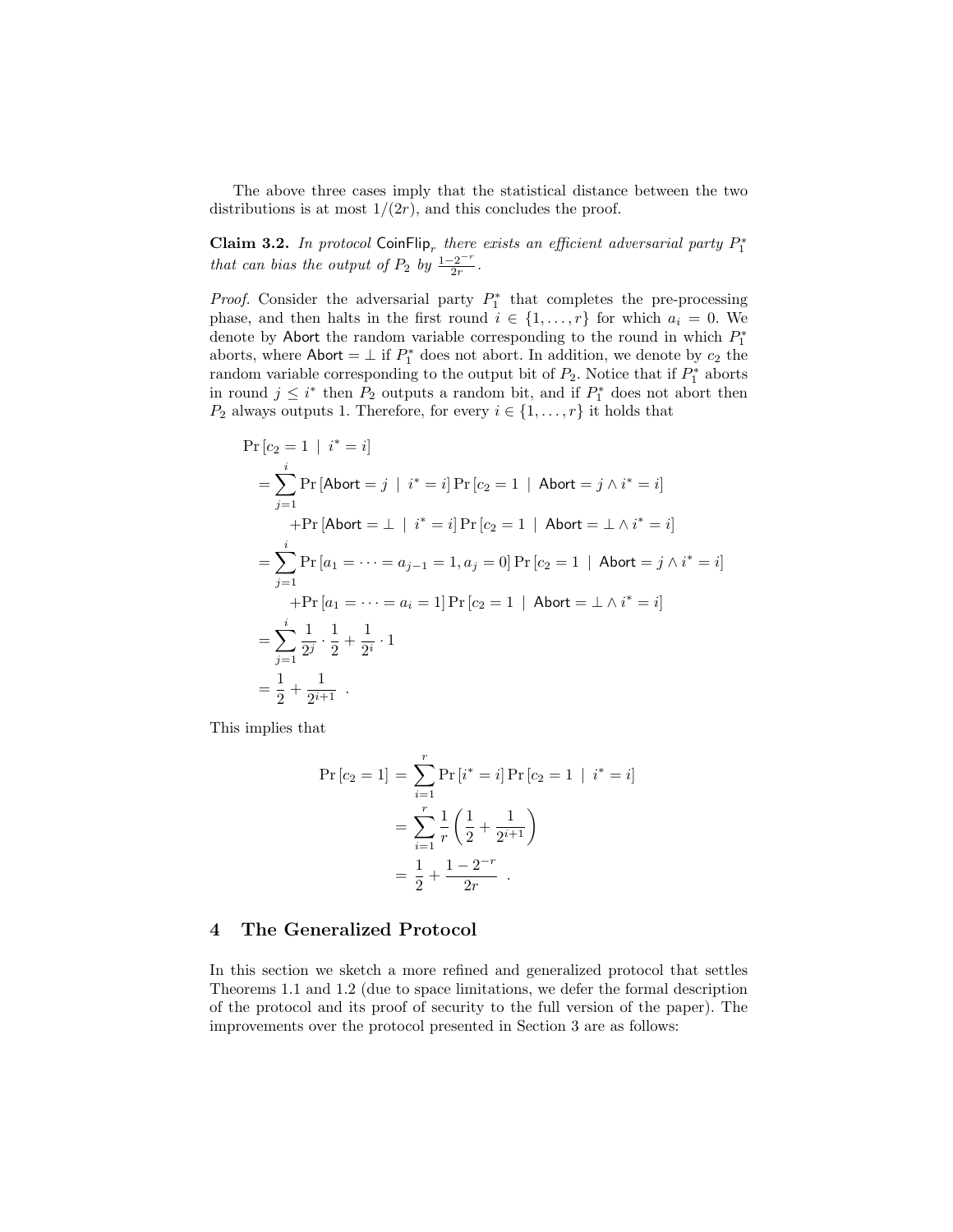**Improved security guarantee:** In the simplified protocol party  $P_1$  can bias the output of party  $P_2$  (by aborting in round  $i^*$ ), but party  $P_2$  cannot not bias the output of party  $P_1$ . This is due to the fact that party  $P_1$  always learns the output before party  $P_2$  does. In the generalized protocol the party that learns the output before the other party is chosen uniformly at random (i.e., party  $P_1$  learns the output before party  $P_2$  with probability  $1/2$ ). This is achieved by having the parties exchange a sequence of  $2r$  values  $(a_1, b_1), \ldots, (a_{2r}, b_{2r})$  (using the same secret-sharing exchange technique as in the simplified protocol) with the following property: for odd values of  $i$ , party  $P_1$  learns  $a_i$  before party  $P_2$  learns  $b_i$ , and for even values of i party  $P_2$ learns  $b_i$  before party  $P_1$  learns  $a_i$ . Thus, party  $P_1$  can bias the result only when  $i^*$  is odd, and party  $P_2$  can bias the result only when  $i^*$  is even. The key point is that the parties can exchange the sequence of  $2r$  shares in only  $r+1$  rounds by combining some of their messages<sup>5</sup>.

Note that modifying the original protocol by having ShareGen randomly choose which player starts would also halve the bias (since with probability  $\frac{1}{2}$ the adversary chooses a player that cannot bias the outcome at all). However, this is vulnerable to a trivial dynamic attack: the adversary decides which party to corrupt after seeing which party was chosen to start.

A larger class of functionalities: We consider the more general task of sampling from a distribution  $\mathcal{D} = (\mathcal{D}_1, \mathcal{D}_2)$ : party  $P_1$  receives a sample from  $\mathcal{D}_1$  and party  $P_2$  receives a correlated sample from  $\mathcal{D}_2$  (in coin-flipping, for example, the joint distribution  $D$  produces the values  $(0, 0)$  and  $(1, 1)$  each with probability  $1/2$ ). Our generalized protocol can handle any polynomiallysampleable distribution  $D$ . The basic idea here is **ShareGen** can be modified to output shares of samples for arbitrary (efficiently sampleable) distributions. Up to round  $i^*$  the values each party receives are independent samples from the marginal distributions (i.e.,  $P_1$  receives independent samples from  $\mathcal{D}_1$ , and  $P_2$  from  $\mathcal{D}_1$ ). From round  $i^*$ , the values are the "real" output from the joint distribution.

Figure 1 gives a graphic overview of the protocol (ignoring the authentication tags). As in the simplified protocol, if  $P_2$  aborts prematurely,  $P_1$  outputs the value  $a_i$ , where i is the highest index such that  $a_i$  was successfully reconstructed. If  $P_1$  aborts prematurely,  $P_2$  outputs the last  $b_i$  value it successfully reconstructed.

 $5$  Recall that each round consists of two moves: a message from  $P_2$  to  $P_1$  followed by a message from  $P_1$  to  $P_2$ .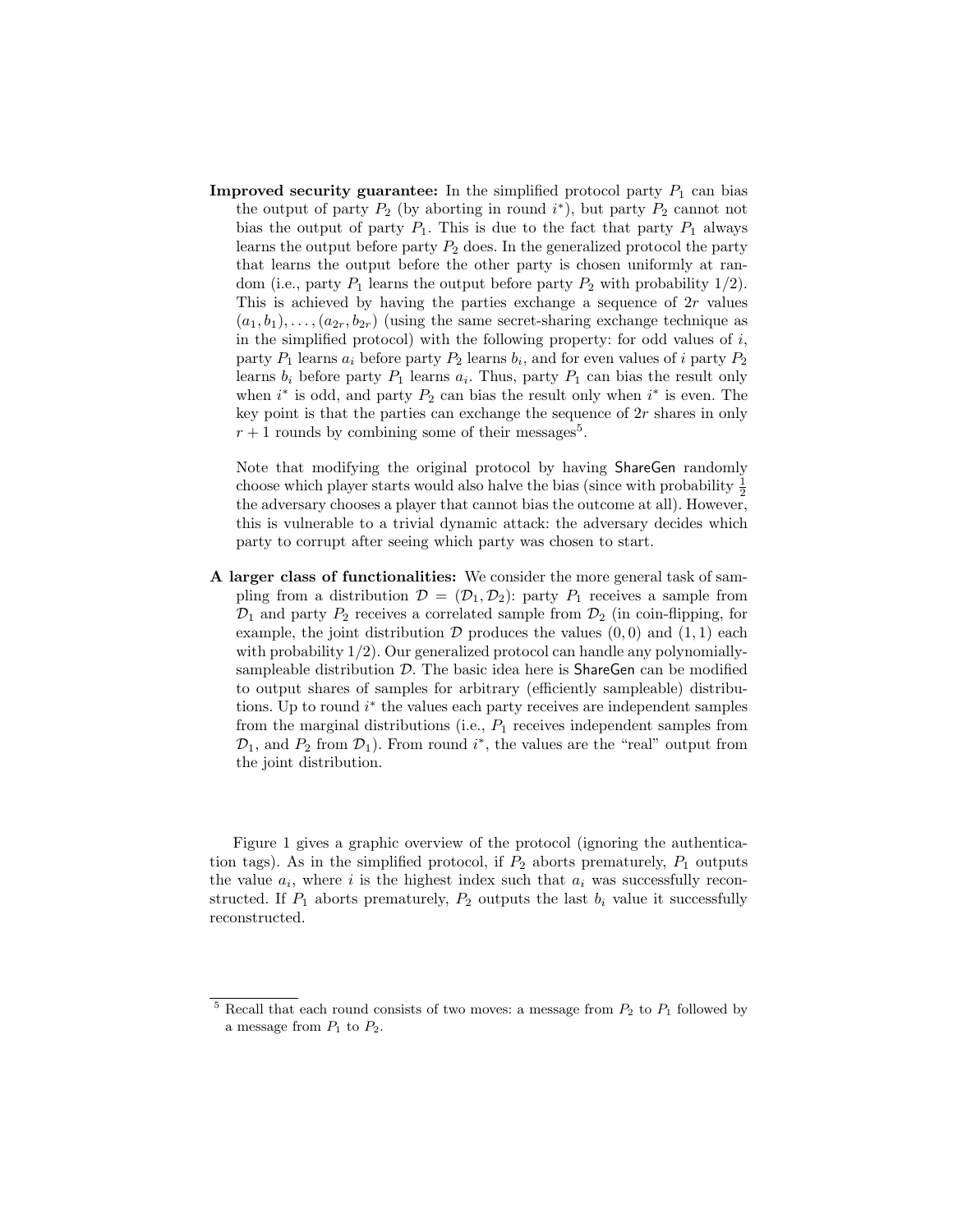

Fig. 1: Overview of the generalized protocol

# 5 Open Problems

Identifying the minimal computational assumptions. Blum's coin-flipping protocol, as well as its generalization that guarantees bias of  $O(1/\sqrt{r})$ , can rely on the existence of any one-way function. We showed that the optimal tradeoff between the round complexity and the bias can be achieved assuming the existence of oblivious transfer, a complete primitive for secure computation. A challenging problem is to either achieve the optimal bias based on seemingly weaker assumptions (e.g., one-way functions), or to demonstrate that oblivious transfer is in fact essential.

Identifying the exact trade-off. The bias of our protocol almost exactly matches Cleve's lower bound: Cleve showed that any r-round protocol has bias at least  $1/(8r+2)$ , and we manage to achieve bias of at most  $1/(4r-c)$  for some constant  $c > 0$ . It will be interesting to eliminate the multiplicative gap of  $1/2$ by either improving Cleve's lower bound or by improving our upper bound. We note, however, that this cannot be resolved by improving the security analysis of our protocol since there exists an efficient adversary that can bias our protocol by essentially  $1/(4r)$  (see Section 4), and therefore our analysis is tight.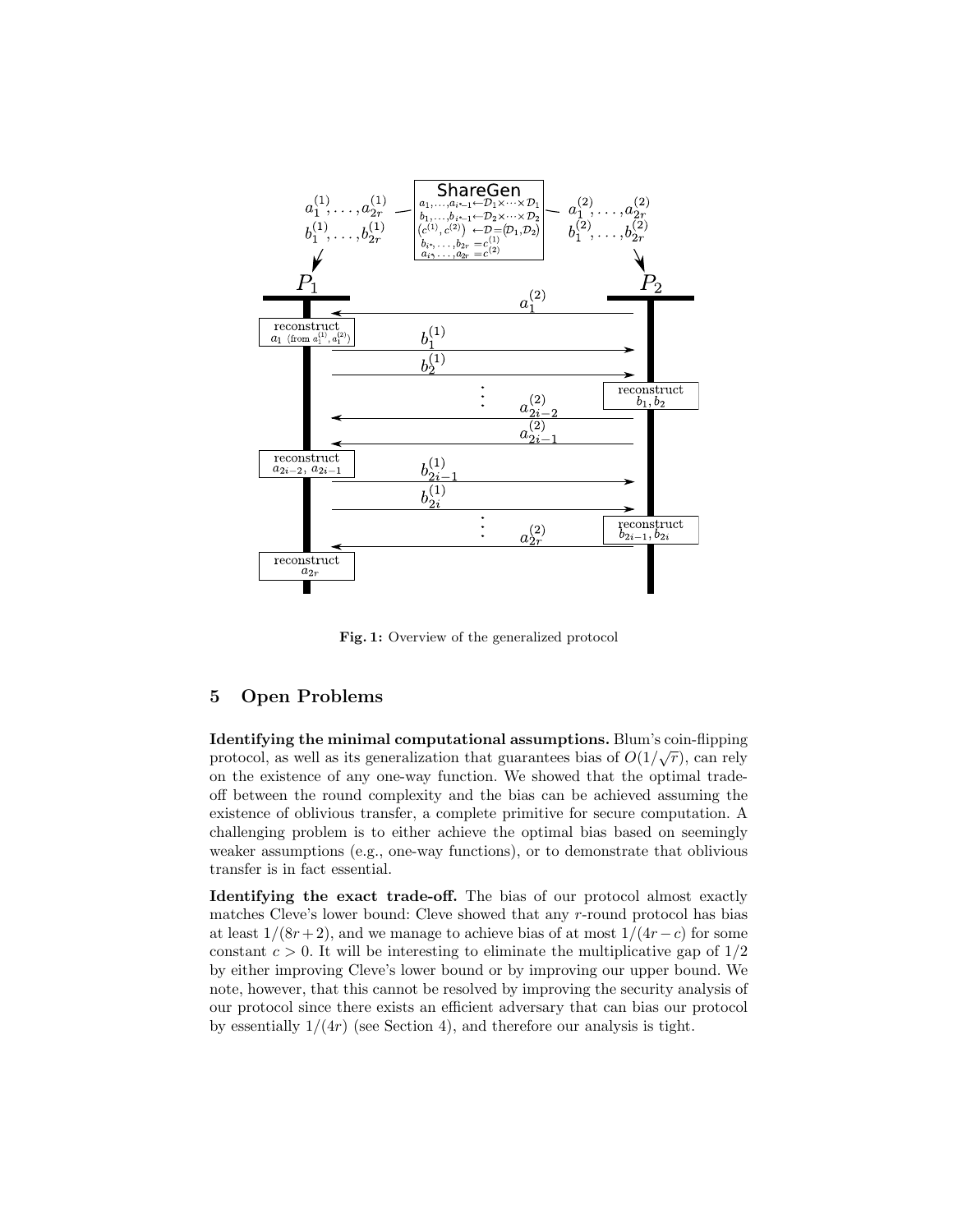Efficient implementation. Our protocol uses a general secure computation step in the preprocessing phase. Although asymptotically optimal, the techniques used in general secure computation often have a large overhead. Hence, it would be helpful to find an efficient sub-protocol to compute the  $h$ areGen<sub>r</sub> functionality that can lead to a practical implementation.

The multiparty setting. Blum's coin-flipping protocol can be extended to **The multiparty setting.** Biddle scoll-inpping protocol can be extended to an *m*-party *r*-round protocol that has bias  $O(m/\sqrt{r})$ . An interesting problem is to identify the optimal trade-off between the number of parties, the round complexity, and the bias. Unfortunately, it seems that several natural variations of our approach fail to extend to the case of more than two parties. Informally, the main reason is that a coalition of malicious parties can guess the threshold round with a pretty good probability by simulating the protocol among themselves for any possible subset.

### References

- 1. Ben-Or, M., Goldwasser, S., Wigderson, A.: Completeness theorems for noncryptographic fault-tolerant distributed computation. In: Proceedings of the 20th Annual ACM Symposium on Theory of Computing. (1988) 1–10
- 2. Blum, M.: Coin flipping by telephone A protocol for solving impossible problems. In: Proceedings of the 25th IEEE Computer Society International Conference. (1982) 133–137
- 3. Håstad, J., Impagliazzo, R., Levin, L.A., Luby, M.: A pseudorandom generator from any one-way function. SIAM Journal on Computing 28(4) (1999) 1364–1396
- 4. Naor, M.: Bit commitment using pseudorandomness. Journal of Cryptology 4(2) (1991) 151–158
- 5. Impagliazzo, R., Luby, M.: One-way functions are essential for complexity based cryptography. In: Proceedings of the 30th Annual IEEE Symposium on Foundations of ComputerScience. (1989) 230–235
- 6. Cleve, R.: Limits on the security of coin flips when half the processors are faulty. In: Proceedings of the 18th Annual ACM Symposium on Theory of Computing. (1986) 364–369
- 7. Averbuch, B., Blum, M., Chor, B., andSilvio Micali, S.G.: How to implement Bracha's  $O(\log n)$  byzantine agreement algorithm. Manuscript (1985)
- 8. Goldreich, O.: Foundations of Cryptography Volume 2: Basic Applications. Cambridge University Press (2004)
- 9. Katz, J.: On achieving the "best of both worlds" in secure multiparty computation. In: Proceedings of the 39th Annual ACM Symposium on Theory of computing. (2007) 11–20
- 10. Gordon, D., Katz, J.: Partial fairness in secure two-party computation. Cryptology ePrint Archive, Report 2008/206 (2008)
- 11. Cleve, R., Impagliazzo, R.: Martingales, collective coin flipping and discrete control processes. http://www.cpsc.ucalgary.ca/~cleve/pubs/martingales.ps (1993)
- 12. Alon, N., Naor, M.: Coin-flipping games immune against linear-sized coalitions. SIAM Journal on Computing 22(2) (1993) 403–417
- 13. Ben-Or, M., Linial, N.: Collective coin flipping. Advances in Computing Research: Randomness and Computation 5 (1989) 91–115